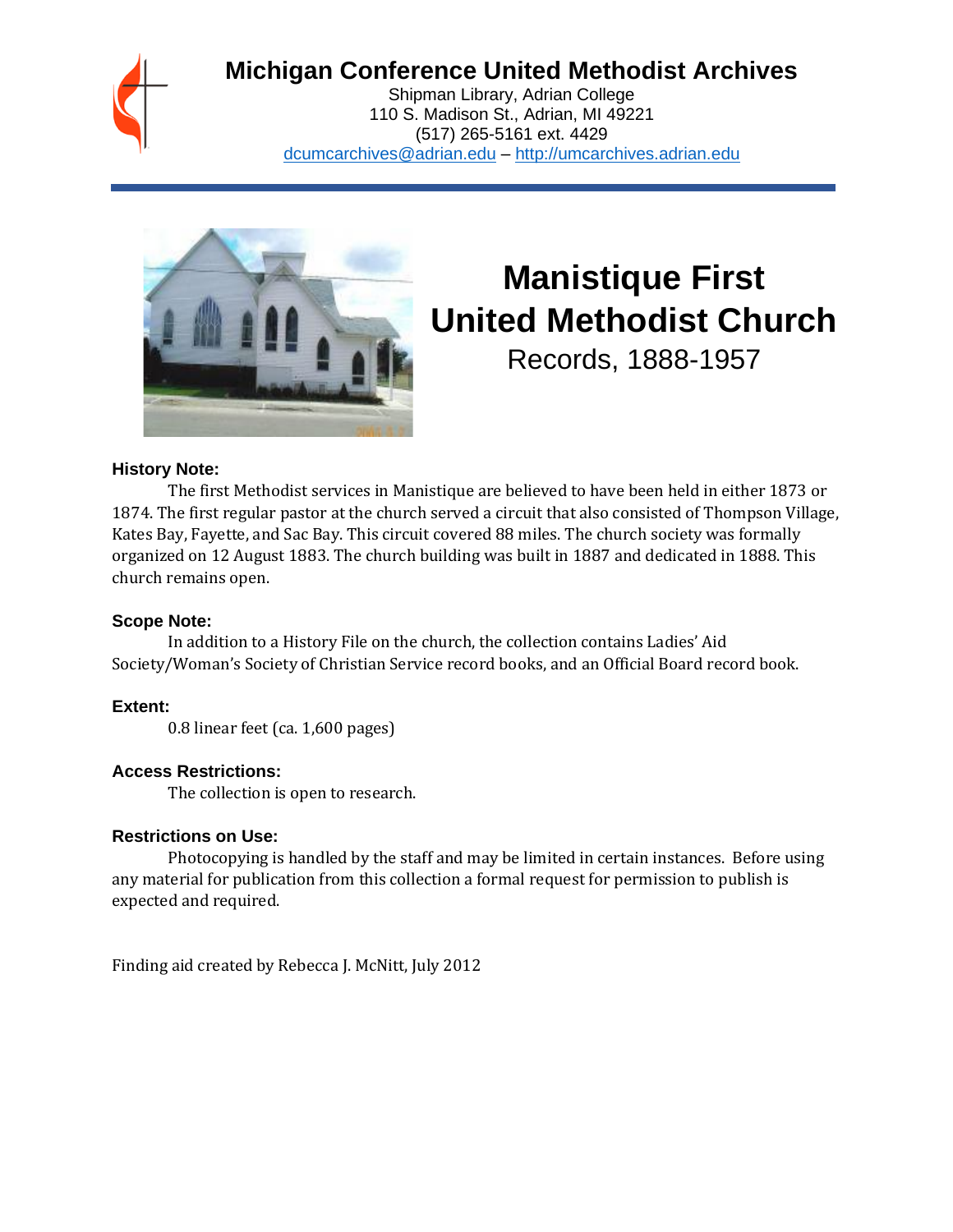#### **Appointments List**

- 1874-1875: John J. Hodge
- 1875-1877: Unknown
- 1877-1878: To be supplied
- 1878-1879: To be supplied
- 1879-1880: To be supplied
- 1880-1881: To be supplied
- November 1881-1883: Henry W. Thompson
- 1883-1884: John W. Campbell & S.R. Williams
- 1884-1886: Robert Pattinson
- 1886-1887: Charles I. Porritt
- 1887-1888: Gillespie H. Whitney
- 1888-1893: Stephen L. Polkinghorne
- 1893-1898: John M. Shank
- 1898-1900[: David Casler](http://umcarchives.adrian.edu/clergy/caslerd.php)
- 1900-1903: Frank L. Osborne
- 1903-1906: John H. McCune
- 1906-1908: William Edmunds
- 1908-1912: Ernest H. Scott
- 1912-1917: Frederick D. Mumby
- 1917-1920: Thomas H. Williamson
- 1920-1921: Samuel Howarth
- 1921-1926: Joseph H. Gliddon
- 1926-1929[: Carl S. Risley](http://umcarchives.adrian.edu/clergy/risleycs.php)
- 1929-1932: Percy L. Lomas
- 1932-1939: Samuel T. Bottrell
- 1939-1943: Otto H. Steen
- 1943-1946: Meldon E. Crawford
- 1946-1948: Harold G. Cowdrick
- 1948-1950: John Safran
- 1950-March 1954: Edgar Maxwell Smith
- 1954-1955: Carroll E. Halbert
- 1955-1961: Elwyn C. Parlin
- 1961-1962: John Gordon Wall
- 1962-1966: Harry James Davidson
- 1966-1968: William George Kelsey
- 1968-1972: Theodore E. Doane
- 1972-November 1975: Marvin McCallum
- November 1975-March 1976: Audrey Dunlap
- March 1976-February 1980: Michael Peterlin
- March 1980-January 1983: Max D. Weeks
- June 1983-1986: Timothy Hastings
- 1986-1991: Stuart L. Proctor
- 1991-1997: Raymond D. Wightman
- 1997-2004: Donna J. Lindberg
- 2004-Present: Donald E. Bedwell